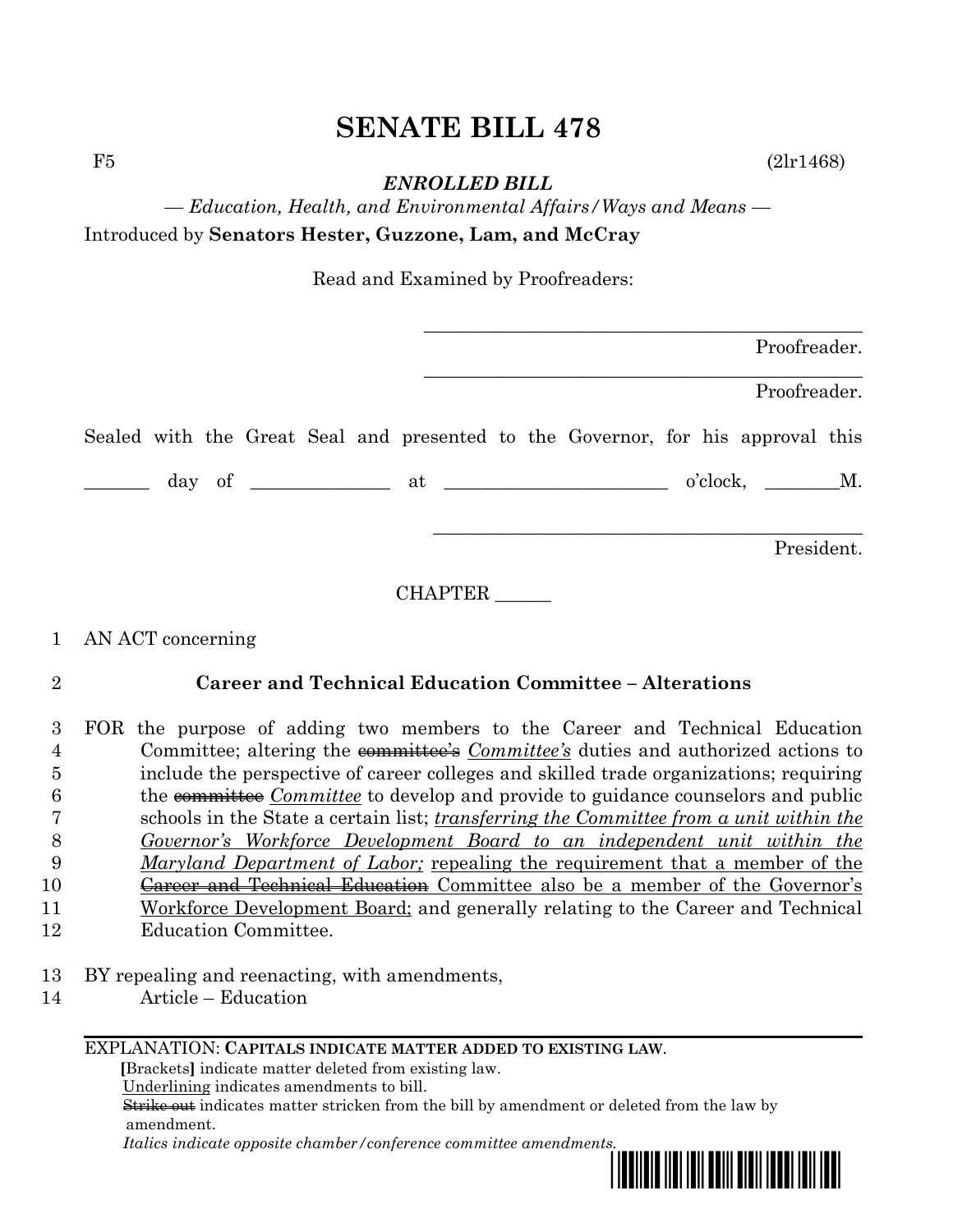# **SENATE BILL 478**

| 1               | Section $\frac{21-209(d)}{21-209(b)}$ , (d), (h), and (i)                                      |
|-----------------|------------------------------------------------------------------------------------------------|
| $\sqrt{2}$      | Annotated Code of Maryland                                                                     |
| 3               | (2018 Replacement Volume and 2021 Supplement)                                                  |
| $\overline{4}$  | Preamble                                                                                       |
| $\bf 5$         | WHEREAS, 45 million federal student loan borrowers hold \$1.6 trillion of federal              |
| $6\phantom{.}6$ | student loan debt, and 62% of the 2019 graduating class incurred student loan debt; and        |
| 7               | WHEREAS, The national average annual tuition for a public four-year in-state                   |
| 8               | institution of higher education is $$26,820$ , a public four-year out-of-state institution is  |
| 9               | \$43,280, and a four-year private institution is \$54,880, and the cost of higher education in |
| 10              | the United States continues to outpace the annual rate of inflation; and                       |
| 11              | WHEREAS, The average bachelor's degree graduate incurs \$28,950 of debt during                 |
| 12              | the course of completing their degree, and Maryland graduates carry an average debt of         |
| 13              | \$42,700, the second highest average student loan burden behind only the District of           |
| 14              | Columbia; and                                                                                  |
| 15              | WHEREAS, Student loan debt disproportionately impacts African American                         |
| 16              | borrowers, with an average debt of \$32,047, compared to White borrowers' average debt of      |
| 17              | $$18,685$ ; and                                                                                |
| 18              | WHEREAS, The National Association of Colleges and Employers reported in its 2021               |
| 19              | Winter Salary Survey that the projected starting salary for a business major graduate is       |
| 20              | \$58,869 and a communications major graduate is \$58,174; and                                  |
| 21              | WHEREAS, Student loan debt has a direct impact on marriage rates, home                         |
| 22              | ownership rates, parenthood, retirement savings, and the pursuit of further education; and     |
| 23              | WHEREAS, There is a skilled labor shortage in the United States and high demand                |
| 24              | for workers in these industries; and                                                           |
| 25              | WHEREAS, The average total cost for a vocational or trade school program is                    |
| 26              | \$33,000 and typically can be completed in 3 to 18 months; and                                 |
| 27              | WHEREAS, The average starting salary for a trade school graduate is \$42,000; now,             |
| 28              | therefore,                                                                                     |
| 29              | SECTION 1. BE IT ENACTED BY THE GENERAL ASSEMBLY OF MARYLAND,                                  |
| 30              | That the Laws of Maryland read as follows:                                                     |
| 31              | <b>Article – Education</b>                                                                     |
| 32              | $21 - 209.$                                                                                    |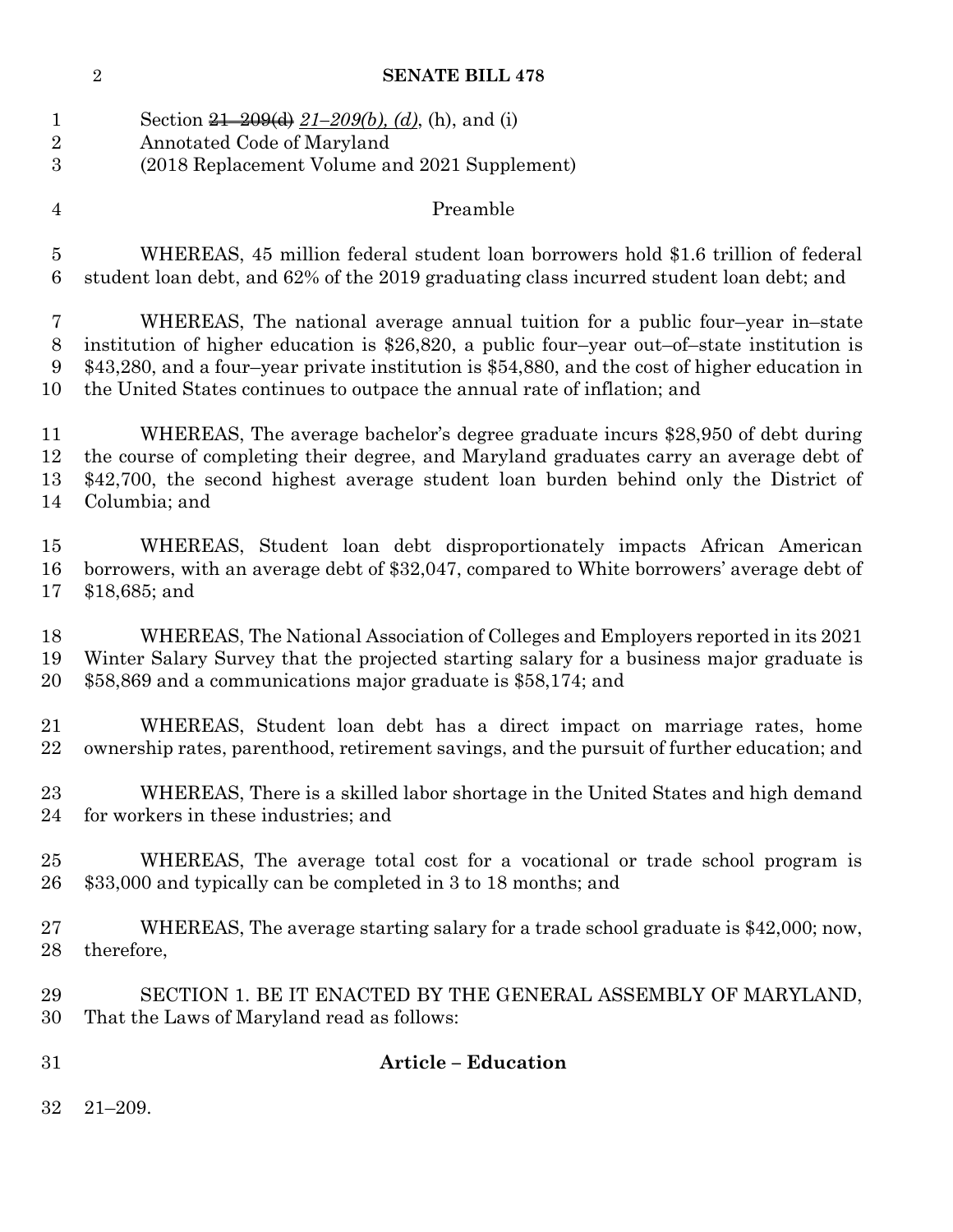### **SENATE BILL 478** 3

| 1<br>2             | (b)<br>(1)                                  |       | The CTE Committee is La unit within the Governor's Workforce<br>Development Board] AN INDEPENDENT UNIT WITHIN THE MARYLAND DEPARTMENT                      |
|--------------------|---------------------------------------------|-------|------------------------------------------------------------------------------------------------------------------------------------------------------------|
| $\boldsymbol{3}$   | <b>OF LABOR.</b>                            |       |                                                                                                                                                            |
| 4<br>5<br>6        | (2)<br><u>article.</u>                      |       | The CTE Committee shall operate under the oversight of the<br>Accountability and Implementation Board, established under Title 5, Subtitle 4 of this       |
| 7<br>8             | (d)<br>Workforce Development Board:         |       | The CTE Committee is composed of the following members of the Governor's                                                                                   |
| 9                  | (1)                                         |       | The State Superintendent;                                                                                                                                  |
| 10                 | (2)                                         |       | The Secretary of Higher Education;                                                                                                                         |
| 11                 | (3)                                         |       | The Secretary of Labor;                                                                                                                                    |
| 12                 | (4)                                         |       | The Secretary of Commerce;                                                                                                                                 |
| 13<br>14           | (5)<br>under § 21-208 of this subtitle; and |       | The chair of the Skills Standards Advisory Committee, established                                                                                          |
| $15\,$<br>16<br>17 | (6)<br>represent:                           |       | The following [six] members, jointly selected by the Governor, the<br>President of the Senate, and the Speaker of the House of Delegates, who collectively |
| 18                 |                                             | (i)   | Employers;                                                                                                                                                 |
| 19                 |                                             | (ii)  | Industry or trade associations;                                                                                                                            |
| 20                 |                                             | (iii) | Labor organizations;                                                                                                                                       |
| 21                 |                                             | (iv)  | Community colleges;                                                                                                                                        |
| 22                 |                                             | (v)   | The agricultural community; [and]                                                                                                                          |
| 23                 |                                             | (vi)  | Experts in CTE programming;                                                                                                                                |
| 24                 |                                             | (VII) | SKILLED TRADE ORGANIZATIONS; AND                                                                                                                           |
| 25                 |                                             |       | (VIII) CAREER COLLEGES.                                                                                                                                    |
| 26                 | (h)                                         |       | The CTE Committee shall perform the following duties:                                                                                                      |
|                    |                                             |       |                                                                                                                                                            |

 (1) Develop a statewide framework for CTE that prepares students for employment in a diverse, modern economy;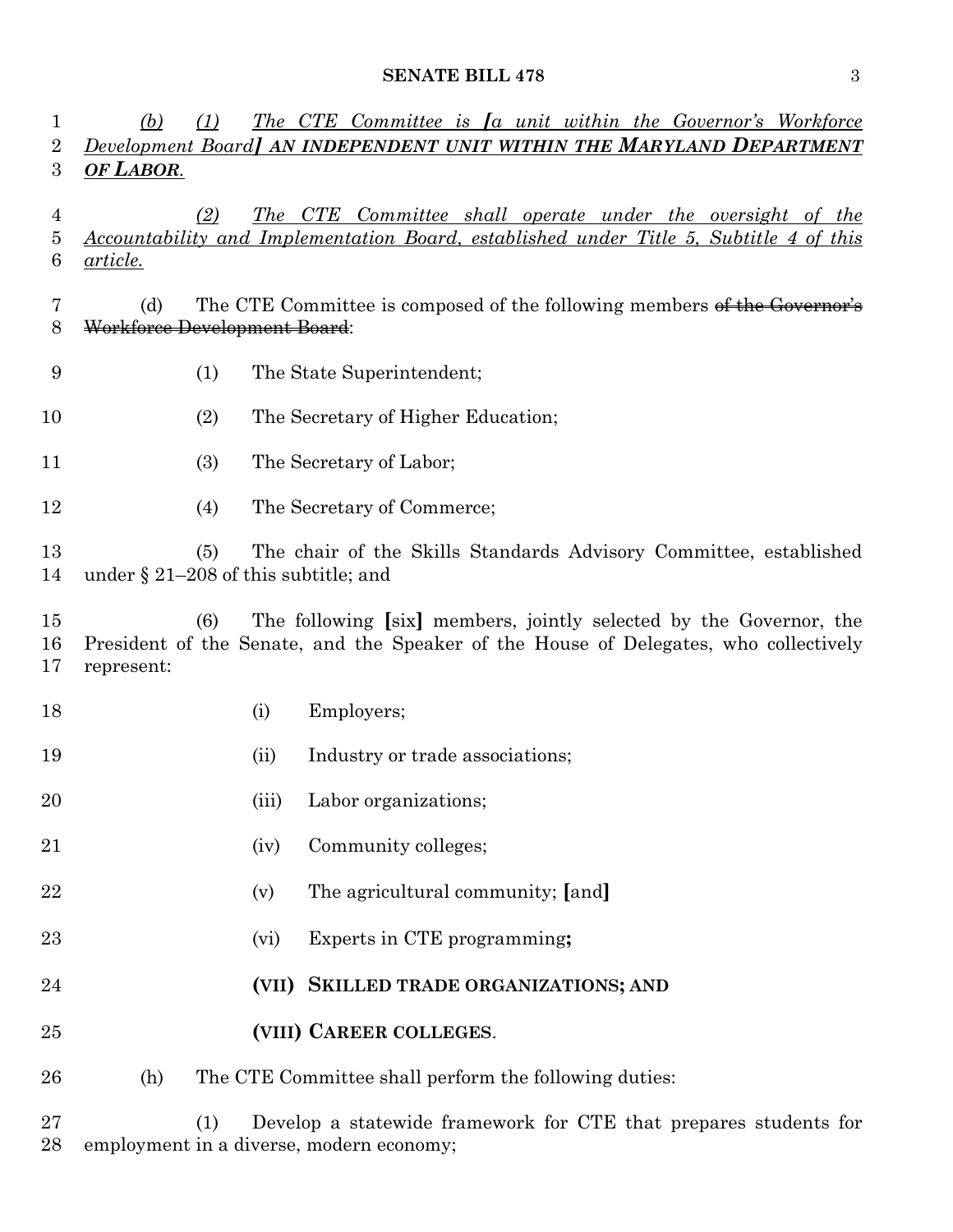#### **SENATE BILL 478**

 (2) Allocate roles and responsibilities to State agencies for the credentialing of students engaged in CTE programs;

 (3) Adopt and, where appropriate, develop and regularly update a comprehensive and cohesive system of occupational skills standards to drive the State's CTE system;

 (4) Work with the business community, including nonprofit entities and apprenticeship sponsors, to develop CTE learning opportunities;

 (5) Bring together representatives from public schools, institutions of postsecondary education, **CAREER COLLEGES, SKILLED TRADE ORGANIZATIONS,** and the business community, including nonprofit entities and apprenticeship sponsors, to ensure that CTE programs are aligned with the State's economic development and workforce goals and operate with best global practices;

 (6) Set content qualification and recruitment standards for CTE instructors;

 (7) Determine which programs should be approved for credit towards high school graduation requirements;

 (8) Approve, reject, or modify the proposals made by the CTE Skills Standards Advisory Committee established under § 21–208 of this subtitle to establish CTE programs for public school students;

 (9) Address operational issues associated with delivering CTE programs to students, including transportation to and from job sites;

 (10) Review agency budget proposals involving CTE and make recommendations to the Governor and, in accordance with § 2–1257 of the State Government Article, the General Assembly on or before December 15 each year;

 (11) Monitor the progress of CTE in the State, including progress on implementing the CTE goals in the Blueprint for Maryland's Future;

 (12) Develop yearly goals for each county board to reach the statewide goal under § 21–204 of this subtitle that 45% of public school students achieve an industry–recognized occupational credential before they graduate;

 (13) Track progress toward and perform any tasks necessary to achieve the statewide goal under § 21–204 of this subtitle that 45% of public high school students achieve a youth apprenticeship or any other industry–recognized occupational credential before they graduate;